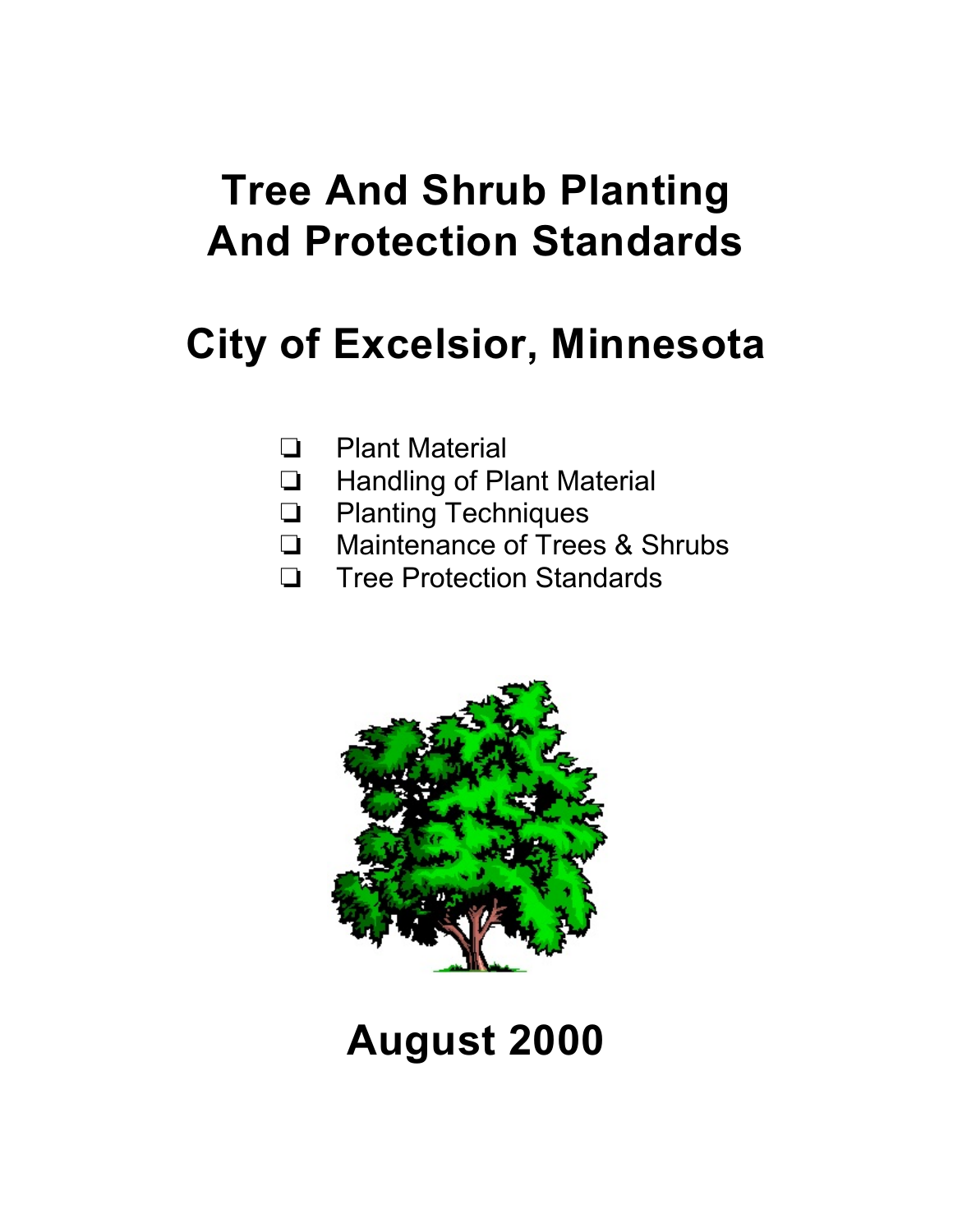# **TREE AND SHRUB PLANTING AND PROTECTION STANDARDS EXCELSIOR, MINNESOTA**

#### **I. Plant Material**

A. Specifications - All trees and shrubs shall conform to the American Association of Nurserymen publication, "American Standard for Nursery Stock", shall be pest and disease-free and acceptable for this climate. All trees and shrubs shall be guaranteed for one full year from the time planting has been completed. All trees and shrubs used for new plantings or as replacement trees shall conform to the following minimum sizes:

**Deciduous Trees** - Three (3) inch caliper (trunk diameter at twelve (12) inches above soil level) balled and burlapped

**Ornamental Trees** (small statured flowering trees) = One and one-half (1.5) inch caliper balled and burlapped

**Coniferous Trees** = Six (6) feet height

**Shrubs** = Twenty-Four (24) inch height or spread

- B. Desirable Species A mixture of plant material types is encouraged and shall include species from the following general categories:
	- 1. Deciduous Trees
	- 2. Ornamental Trees
	- 3. Fruit Trees
	- 4. Deciduous Shrubs
	- 5. Coniferous Trees
	- 6. Coniferous Shrubs

Examples of desirable species include, but are not limited to, the following: The City shall encourage the use of native tree vegetation as signified by an asterisk(\*).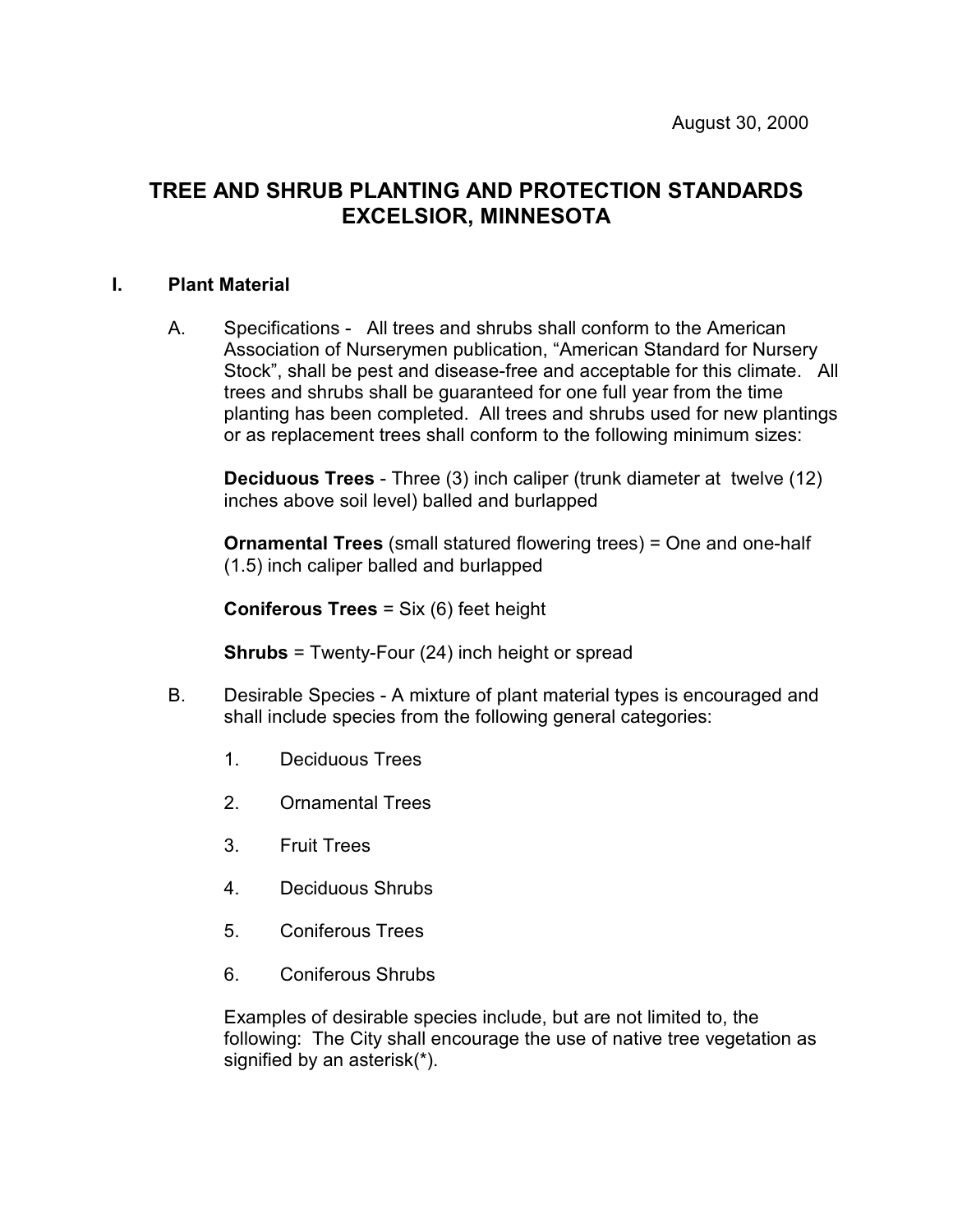Deciduous and Ornamental Trees:

÷.

| <b>Common Name</b>        | <b>Scientific Name</b>                        |
|---------------------------|-----------------------------------------------|
| Ash, Blue                 | Faxinus quadrangulata*                        |
| Ash, Marshall Seedless    | Faxinus pennyslvanica*<br>"Marshall Seedless" |
| Ash, Summit               | Faxinus pennsylvanica "Summit"*               |
| Ash, White                | Faxinus americana*                            |
| Beech, Blue               | Carpinus caroliniana                          |
| Birch, River              | Betula nigra*                                 |
| Chokecherry, Amur         | Prunus maacki                                 |
| Chokecherry, Shubert's    | Prunus virginiana "Shubert"                   |
| Coffee-tree, Kentucky     | Gymnocladus dioicus*                          |
| Corktree, Amur            | Phellodendron amurense                        |
| Crabapples (ornamental)   | Malus spp.                                    |
| Dogwood, alternate-leafed | Cornus alternifolia*                          |
| Ginko (male trees)        | Ginko biloba                                  |
| Hackberry                 | Celtis occidentalis*                          |
| <b>Hawthorns</b>          | Crataegus spp.                                |
| Hickory, Bitternut        | Carya cordiformis                             |
| Honeylocust, Imperial     | Gleditsia triacanthos "Imperial"*             |
| Honeylocust, Skyline      | Gleditsia triacanthos "skyline"*              |
| Ironwood                  | Ostrya virginiana                             |
| Lilac, Japanese tree      | Syringa amurensis japonica                    |
| Linden, Greenspire        | Tilia cordata "Greenspire"*                   |
| Linden, Littleleaf        | Tilia cordata*                                |
| Linden, Redmond           | Tilia x euchlora "Redmond"*                   |
| Maple, Amur               | Acer ginnala*                                 |
| Maple, Black              | Acer nigra*                                   |
| Maple, Mountain           | Acer spicatum*                                |
| Maple, Norway & Cultivars | Acer platanoides*                             |
|                           |                                               |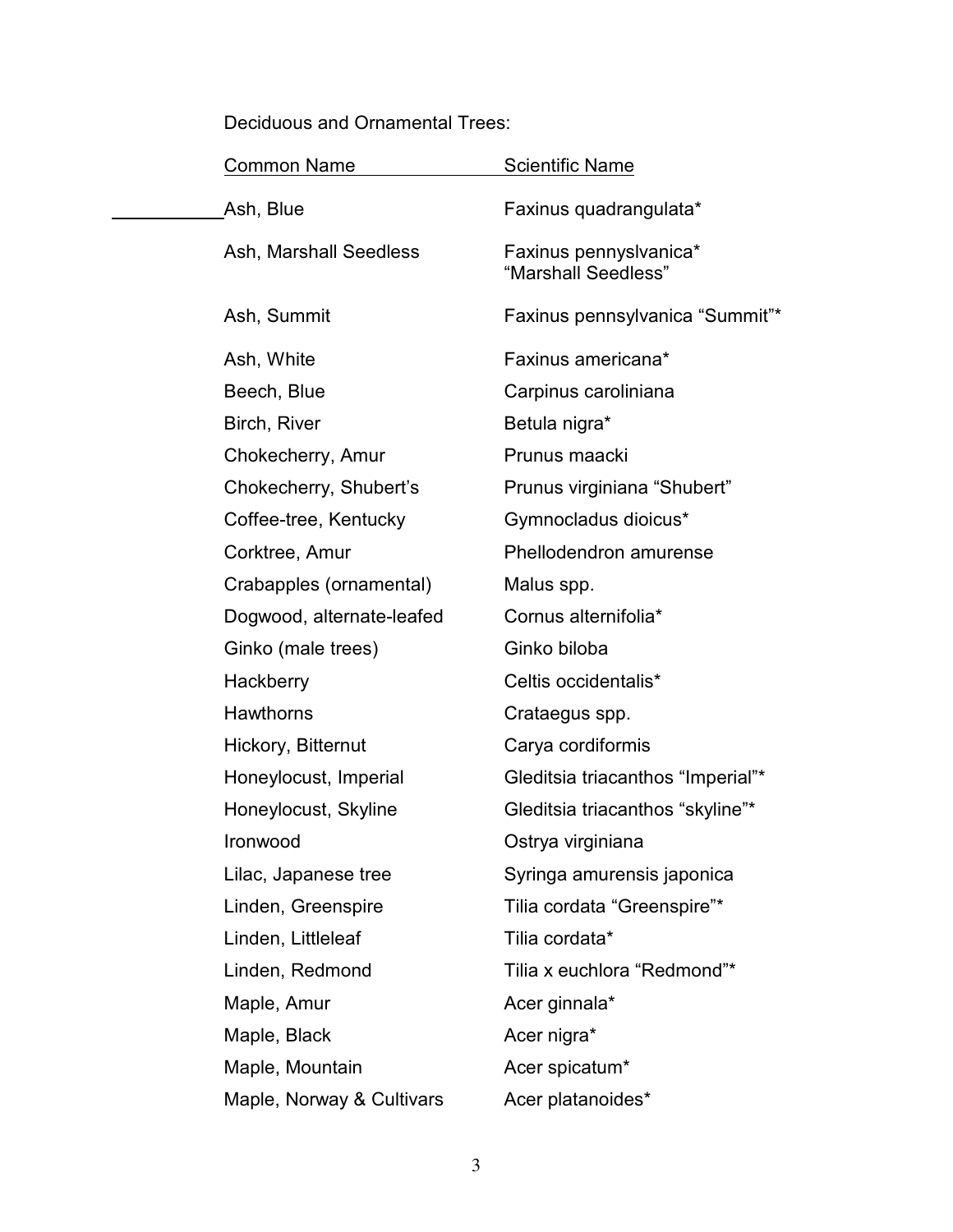| <b>Common Name</b>     | <b>Scientific Name</b>       |
|------------------------|------------------------------|
| Maple, Red & Cultivars | Acer rubrum*                 |
| Maple, Sugar           | Acer saccarum*               |
| Maple, Tatarian        | Acer tatarica*               |
| Mountain Ash, European | Sorbus aucuparia             |
| Mountain Ash, Showy    | Sorbus decora                |
| Nannyberry             | Viburnum lentago             |
| Oak, Bur               | Quercus macrocarpa*          |
| Oak, Chestnut          | Quercus muhlenbergii*        |
| Oak, Northern Pin      | Quercus ellipsoidalis*       |
| Oak, Northern Red      | Quercus rubra var. borealis* |
| Oak, Pin               | Quercus palustris*           |
| Oak, Red               | Quercus rubra*               |
| Oak, Scarlet           | Quercus coccinea*            |
| Oak, Swamp White       | Quercus bicolor*             |
| Oak, White             | Quercus alba*                |
| Plum, American         | Prunus americanna            |
| Plum, Canada           | Prunus nigra                 |
| Redbud, Eastern        | Cercis canadensis            |
| Serviceberry           | Amelanchier spp.             |
| Tulip-tree             | Liriodendron tulipifera      |
|                        |                              |

Deciduous and Ornamental Trees: (Continued)

#### Fruit Trees:

Apples, Apricot, Cherry, Pear and Plum

#### Deciduous Shrubs:

Chokeberry, Coralberry, Cotoneaster, Alpine Currant, Dogwood, Euonymus, Forsythia, Honeysuckle, Lilac, Magnolia, Ninebark, Potentilla, Rose, Snowberry, Spirea, Sumac, Viburnum, Willow, Drawf Bush Honeysuckle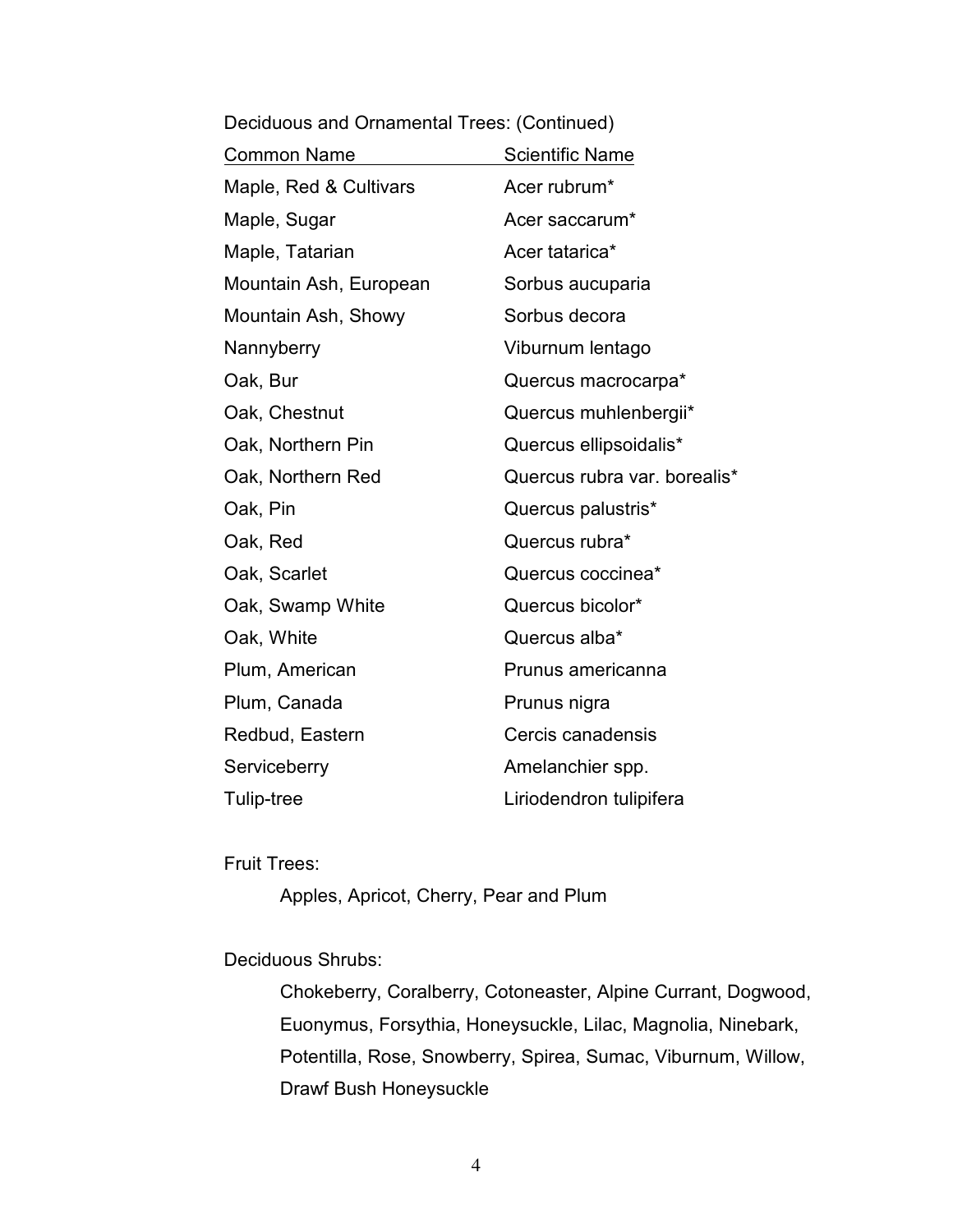## Coniferous Trees:

| <b>Common Name</b>        | Scientific Name              |
|---------------------------|------------------------------|
| Arborvitae (White Cedar)  | Thuja spp.                   |
| Fir, Douglas              | Pseudotsuga menziesii glauca |
| Fir, White                | Abies concolor               |
| Hemlock, Canada (Eastern) | Tsuga canadensis             |
| Junipers                  | Juniperus spp.               |
| Larch, Eastern (Tamarack) | Larix laricina               |
| Larch, European           | Larix decidua                |
| Pine, Austrian            | Pinus nigra                  |
| Pine, Eastern White       | Pinus strobus                |
| Pine, Mugo                | Pinus montana                |
| Pine, Ponderosa           | Pinus ponerosa               |
| Pine, Red (Norway)        | Pinus resinosa               |
| Pine, scotch              | Pinus sylvestris             |
| Redcedar, Eastern         | Juniperus virginiana         |
| Redwood, Dawn             | Metasequoia glyptostroboides |
| Spruce, Black Hills       | Picea glauca densata         |
| Spruce, Colorado Blue     | Picea pungens                |
| Spruce, Norway            | Picea abies                  |
| Spruce, White             | Picea glauca                 |
| Spruce, Japanese          | Taxus cuspidata              |

Coniferous Shrubs:

Juniper, Arborvitae, Yew, Mugo Pine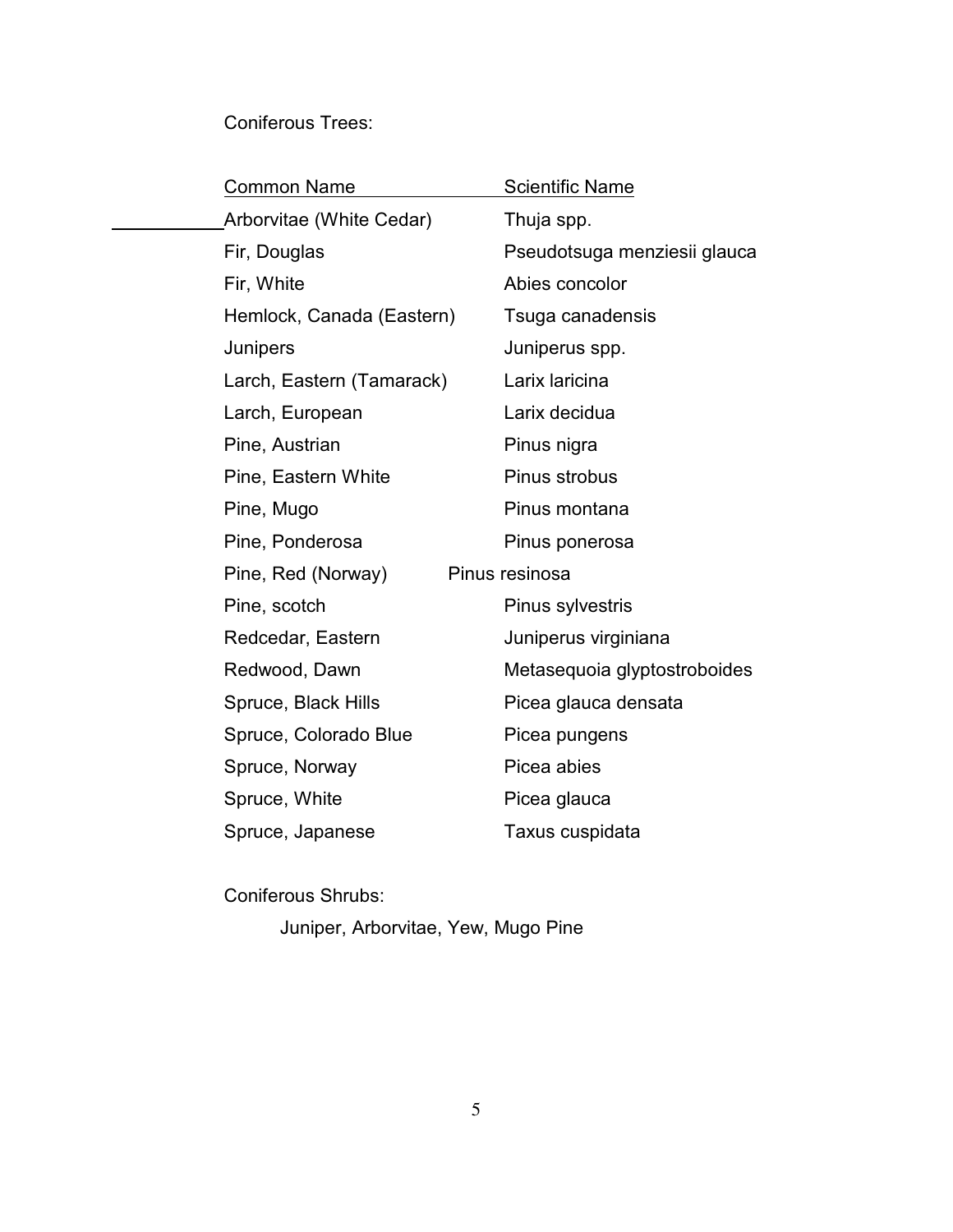C. Prohibited Trees and Shrubs - The following trees and shrubs shall not be used in and adjacent to parking lots, sidewalks, and trails or as credit for replacement trees for residential developments of three units or more, commercial, industrial, or institutional uses:

> Cottonwood (except for cottonless cultivars) Female ginkgo Boxelder American elm (except for disease resistant varieties) Silver Maple **Mulberry** Black Locust Black Walnut (unless given adequate space) Seeded varieties of Green Ash **Buckthorn** Seeded Ornamental Trees with fruit that is not persistent

- D. Tree Quality
	- 1. All trees and shrubs should be of landscape quality, in good form and be in a healthy condition (free of serious insect or disease problems, no serious wounds to the trunk or branches, and buds should be most and viable) at the time of planting.
	- 2. Deciduous trees should have a dominant central leader, straight trunk and well-spaced side branches.
	- 3. Evergreens should be "unsheared" and have a natural, open form with a central leader.
	- 4. Shrubs should be sufficiently branched for the species. Potted shrubs should have been grown in the container long enough for the soil and root ball to retain its shape when removed from the container, i.e., not recently potted bare root material.
	- 5. Plants should be centered in pots or in soil balls, and soil balls should be unbroken.
	- 6. Roots in pots or soil balls should be moist, not dry, at time of delivery.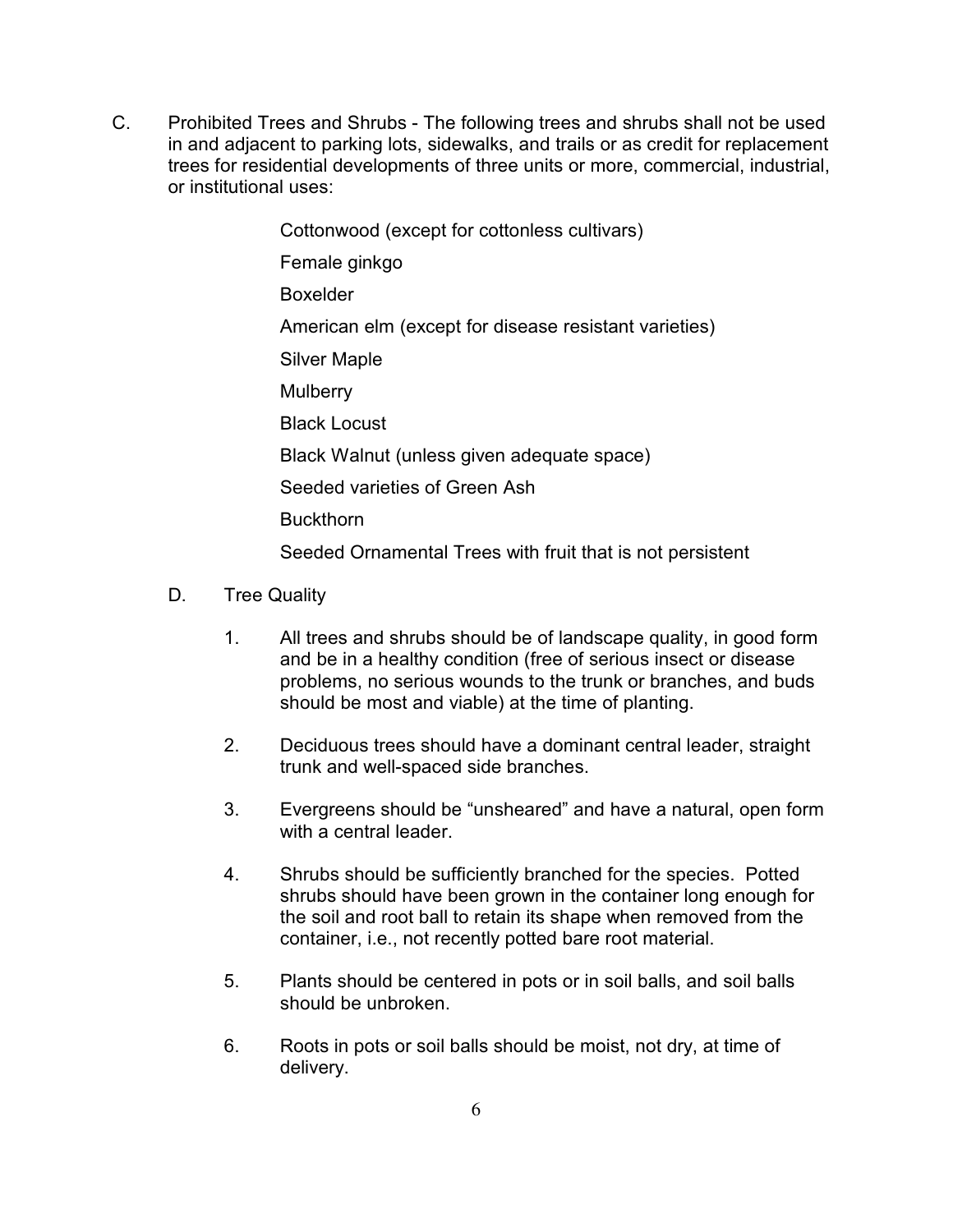E. Inspection - Plant material will be inspected. Any plant material which is in poor condition due to form (which cannot be corrected by minor pruning), undersized or broken root ball, serious trunk wounds, or insect or disease problems, will not be accepted. Any trees or shrubs not alive and in satisfactory growth at the end of the guarantee period shall be replaced.

## **II. Handling of Plant Material**

- A. Delivery All plant material shall be delivered on day of planting, if possible. If deciduous trees are in leaf, they should be covered with a tarp during transport. Plants should be handed, wheeled or hydraulically lowered off truck, not dropped. Trees should not be lifted or hauled by the trunk, which can separate the trunk from the root system.
- B. Storage All plant material shall be stored as briefly as possible before planting. Plants shall be stored out of direct sunlight and root systems are to be kept cool and moist until time of planting. Roots shall only be exposed just prior to planting for potted material and not until tree or shrub is in the planting hole for balled and burlapped stock. If plants must be stored overnight, roots should be watered in late afternoon or early evening. If plants will be stored more than one day, the pots or root balls should be covered with moistened wood chips to keep roots cool and moist.
- C. Planting Times Preferred planting times are May 1 June 15 and August 15 - September 15 to minimize additional stress to plant material.

## **III. Planting Techniques**

- A. Planting by Hand
	- 1. Planting Hole The diameter of the planting hole should be at least six (6) inches wider than the pot or root mass diameter for shrubs and at least one (1) foot wider than the diameter of the root ball for trees (e.g., a tree with a twenty-four (24) inch root ball should have a planting hole which is at least thirty-six (36) inches across). The depth of the planting hole should be equal to the height of the root mass from bottom to top of the soil in the pot or root ball. The soil at the sides of the hole should be roughened with a shovel and the soil at the bottom of the hole should be firmed before planting.

Amendments - In most soils no organic soil amendments (e.g. black dirt, peat moss, compost, etc.) are needed. In some instances, particularly sites with highly disturbed soil and no topsoil, the arborist may recommend the addition of organic amendments equal to no more than one-third (1/3) of the backfill soil.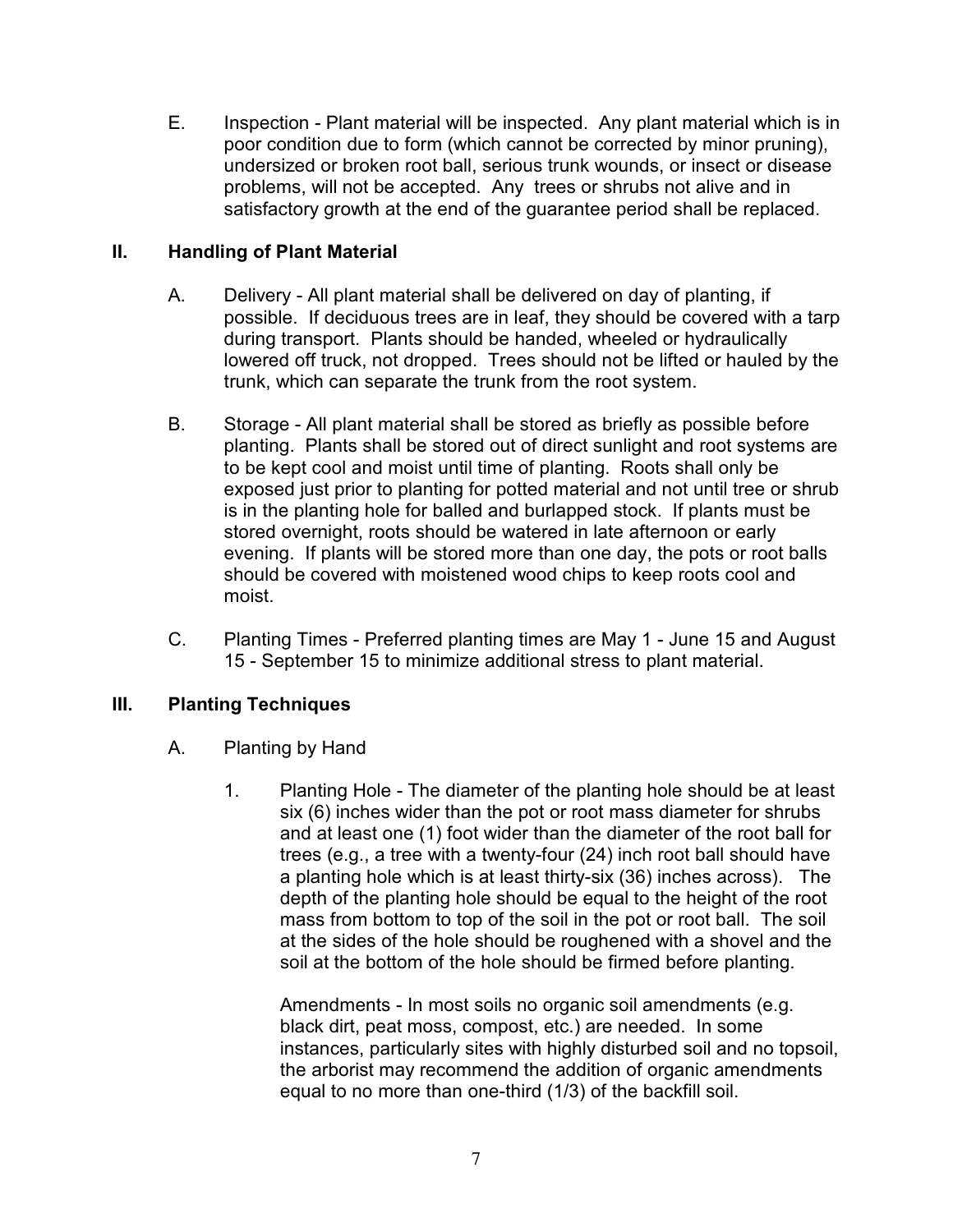- 2. Potted Stock Trees and shrubs should be slid out of pot or the pot should be cut off. Roots should be loosened slightly from the sides and bottom of the root mass and any encircling roots should be cut with a sharp knife. Root masses should be placed in the hole so that the top of the root masses should be placed in the hole so that the top of the root mass is even with the top of the surrounding soil. In heavy clay soils, the root mass may be placed so that it is no more than an inch higher than the surrounding soil; however, in no situation should the root mass be planted lower than the surrounding soil. The hole should be back-filled with original soil halfway, the soil should be watered, and then the hole can be filled and watered again. The soil at the top should be lightly tamped and leveled and a slight ridge of soil should be constructed at the edge of the planting hole to keep water in the root zone of the tree.
- 3. Balled and Burlapped Stock Trees should be set into the hole with the top of the root ball even with the top of the surrounding soil. In heavy clay soils, the root mass may be placed so that it is no more than an inch higher than the surrounding soil; however, in no situation should the root mass be planted lower than the surrounding soil. If the root ball is in a wire basket, at least the top two rounds of wire should be cut off and removed after the tree is in the prepared hole. Any rope or twine at the base of the trunk should be cut and removed, and burlap on the top of the ball should be pulled back. After centering and straightening the plants, the hole should be back-filled with original soil halfway, the soil watered, and then the hole can be filled and watered again. The soil at the top should be lightly tamped and leveled and a slight ridge of soil should be constructed at the edge of the planting hole to keep water in the root zone of the tree.
- B. Machine-Moved Trees

| <b>Minimum Tree Spade Size Requirements</b> |                                       |                                            |                                    |  |  |  |  |
|---------------------------------------------|---------------------------------------|--------------------------------------------|------------------------------------|--|--|--|--|
| <b>Spade Size</b><br>(Diameter)             | <b>Oak Trees</b><br>(Caliper Inches)* | <b>Deciduous Trees</b><br>(Caliper Inches) | <b>Evergreen Trees</b><br>(Height) |  |  |  |  |
| 42"                                         | $1.0" - 1.5"$                         | $2" - 3"$                                  | $5' - 7'$                          |  |  |  |  |
| 60"                                         | $1.5" - 2.5"$                         | $3" - 4"$                                  | $7' - 9'$                          |  |  |  |  |
| 78"                                         | $2.5" - 3.5"$                         | $4" - 6"$                                  | $9' - 14'$                         |  |  |  |  |
| 85"                                         | $3.5" - 5.0"$                         | 6" - 8"                                    | $14' \times 18'$                   |  |  |  |  |

(Information taken from MnDOT Landscape Project Guidelines)

(Caliper inches refers to trunk diameter measured at twelve (12) inches above the soil level)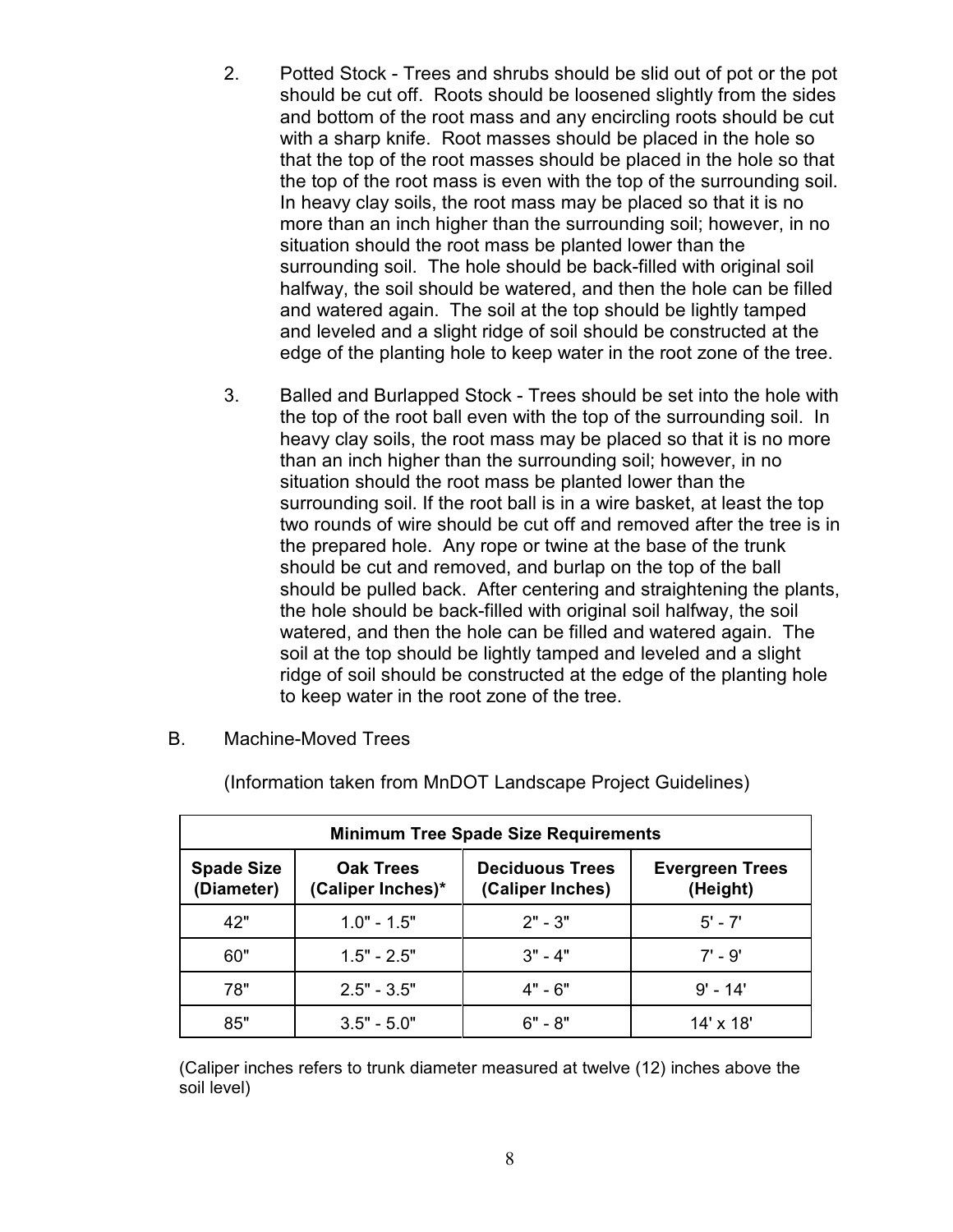- 1. Planning Specifications (use of a hydraulic spade)
	- a. Remove a soil plug from the planting site with a spade the same size as the one used to move the trees.
	- b. Scrape the sides of the planting hole to roughen it.
	- c. All holes dug by the tree spade should be filled the same day or covered to prevent personal injury or property damage.
	- d. Designate the north side of the tree with paint or ribbon before digging.
	- e. Dig the transplant tree and apply ten (10) gallons of water to the tree's root ball during digging.
	- f. The tree should be supported in the spade during transport to prevent shifting and damage to the tree or root ball.
	- g. If the tree is moved more than five (5) miles, during the growing season, cover the tree to prevent drying and wind damage to foliage.
	- h. Place the transport tree in the planting hole, maintaining the original orientation of the tree (e.g. north side of tree facing north.
	- i. As soon as the tree is in the planting hole, loosen a band, eighteen (18) inches wide by twelve (12) inches deep, of the undisturbed soil next to the root ball of the tree, with a shovel or rototiller; **do not** dig within the soil of the root ball of the tree.
	- j. Fill any voids in the planting hole by watering and construct a three (3) inch dike around the edge of the planting hole to hold water.
	- k. Water the tree within two hours of installation, saturating the root ball and planting hole.
	- l. The contractor must inspect the trees within seven (7) days of checking for settling, air voids at sides of the planting hole, and soil moisture levels.
	- m. If trees have settled with root balls below the surrounding soil, or if they have tipped, they must be reset with a tree spade the same size or larger and watered within two (2) hours of resetting.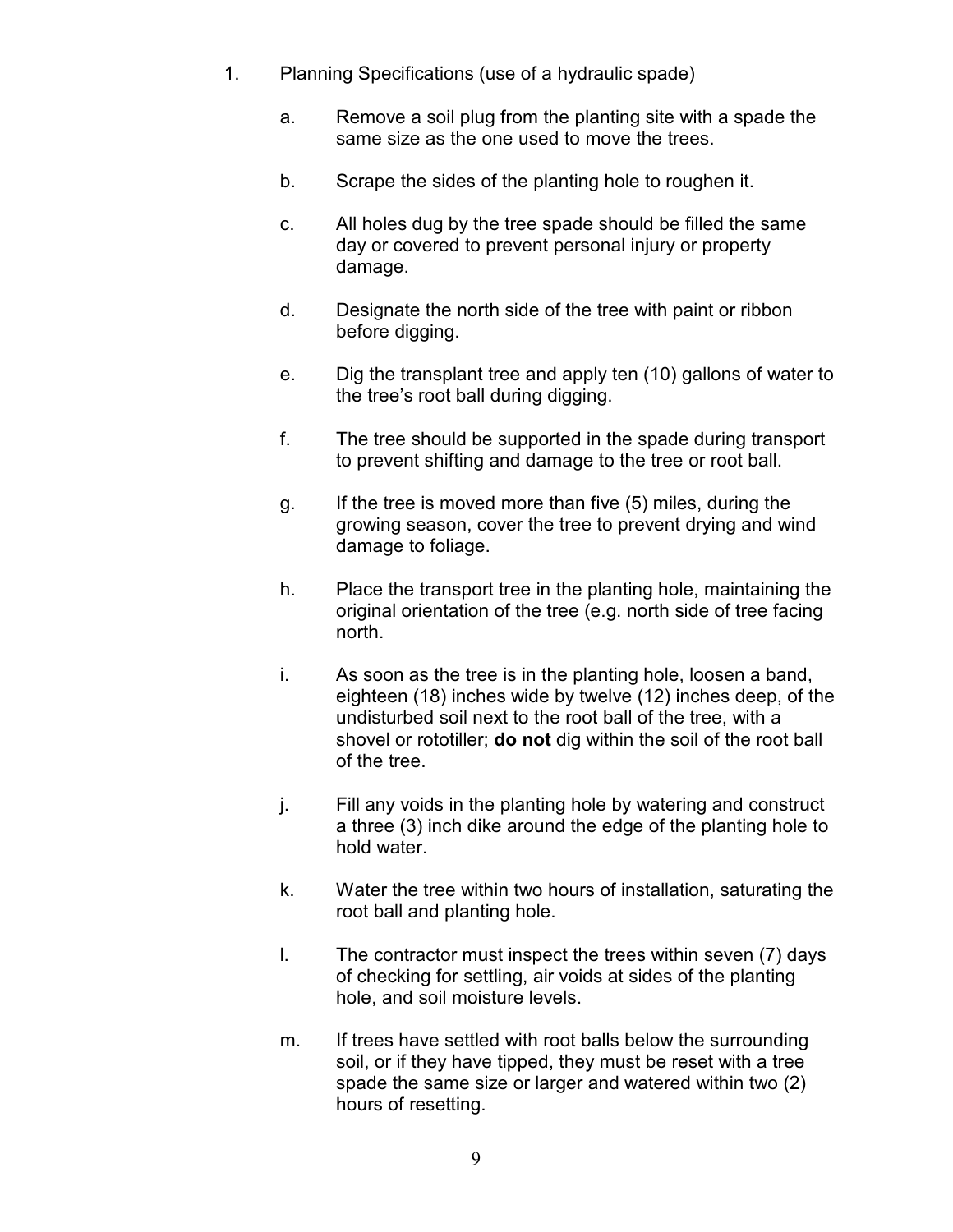- n. All transplanted trees must be watered immediately after planting.
- o. Mulch all transplanted trees with four to five (4-5) inches of wood chips, from the trunk out to the branch spread, within two weeks after the first watering (do not mulch immediately after first watering, since resetting of tree may be necessary). Do not place woodchips in direct contact with trunk.

### **IV. Maintenance of Trees and Shrubs After Planting**

- A. Watering All trees and shrubs must be watered within two (2) hours of planting with sufficient water to saturate root ball and planting hole. New plants should be watered again within one week of planting. Watering thoroughly every week or two for the first season is desirable, particularly if trees and shrubs are planted between June 15th and August 15th.
- B. Mulching Trees should be mulched with four (4) inches of wood chips from the trunk out three (3) feet on all sides. Do not place mulch in direct contact with trunk. A ring of high quality landscape edging may be used to keep mulch around tree in turf areas. If landscaping calls for other mulch material around trees and shrubs in landscape beds, this must be approved by the City.
- C. Pruning Trees and shrubs should be pruned of dead, crossing, injured or broken branches at the time of planting. No other pruning is needed when planting occurs. It is not necessary to apply a tree wound dressing to the pruning sites. Oaks should not be pruned at all between April 15th and July 1st.
- D. Staking Trees should not be staked if they can stand alone. Trees much taller or wider than their root ball, or trees in open areas exposed to high winds, may need support for the first growing season. If trees are staked, the material which goes around the trees should be a wide band of webbing or other acceptable material which does not put too much pressure on the bark and sapwood. Bare wire and rope are not allowed as tree ties. The tree should be staked on two or three sides and staking removed after one year.
- E. Wrapping Usually no longer recommended. Shading trunks from west/southwest exposure is more effective. If wrapped, smooth-barked trees should only be wrapped November 1st to April 1st. Wrapping must remain off tree trunks April through October.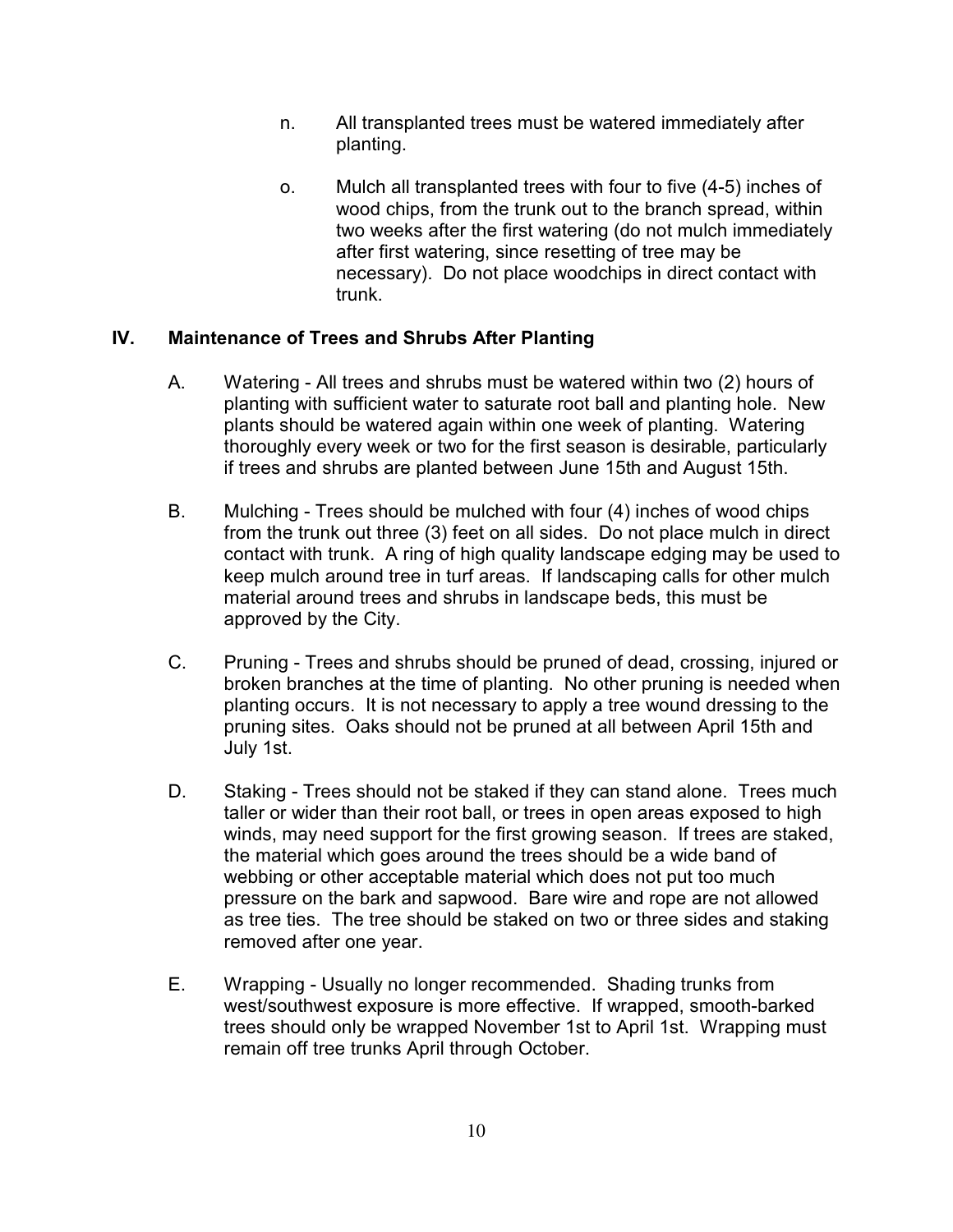### **V. Tree Protection Standards**

- A. Purpose The City of Excelsior seeks to protect their tree resources by formulating these standards for guiding development projects in tree protection and conservation of woodland areas. All contractors and subcontractors are to be advised of tree protection standards by the developer or project manager.
- B. Design Considerations During the planning process, it is expected that all measures will be taken to protect significant trees and woodland areas on, or adjacent to, the parcel and that roads, utilities and structures will be sited to minimize the impact on trees and natural areas. Fragmentation of natural areas, and intrusion into environmentally sensitive areas, is to be avoided, if possible. Clustering of structures and development activities along the margin, but not within natural areas, is to be encouraged. When developing wooded parcels, it is desirable to save trees of varying ages, sizes and species, groups of trees rather than individuals, woodland areas that are connected to other natural areas, and vegetation adjacent to riparian and wetland areas.
- C. Tree Protection Methods
	- 1. Fencing Prior to grading, all significant trees and woodland areas to be preserved, which are inside or within thirty (30) feet of the grading limits, are to be fenced with metal fence posts (six (6) feet on center) and orange snow fencing. The fencing is to be placed at edge of the protected root zone of the largest tree within the group to be protected. In some situations, the drip line (limits of the branch spread) can be used, however, fencing should be placed no closer than ten (10) feet to a tree or woodland area to be saved. If the fence is temporarily removed or knocked down, it is to be replaced immediately. This fencing is to remain until all phases of construction have been completed.
	- 2. Silt Fencing To protect significant trees and woodland areas which are located at an elevation below the area being graded, silt fencing should be erected at the grading limits to prevent soil from washing into the root area of trees to be saved. This fence should be a minimum of ten (10) feet from the trunk of any significant tree. This fence should be regularly inspected for efficacy and, if it is found to be allowing soil to wash through, it should be repaired or replaced.
	- 3. Grade Change If the grade around a significant tree is to be raised or lowered more than six (6) inches, a retaining wall and/or a drain tile system should be considered to avoid damaging roots. Any retaining wall should be placed outside the protected root zone of a significant tree, if possible, but no closer than ten (10) feet to the trunk of a significant tree.